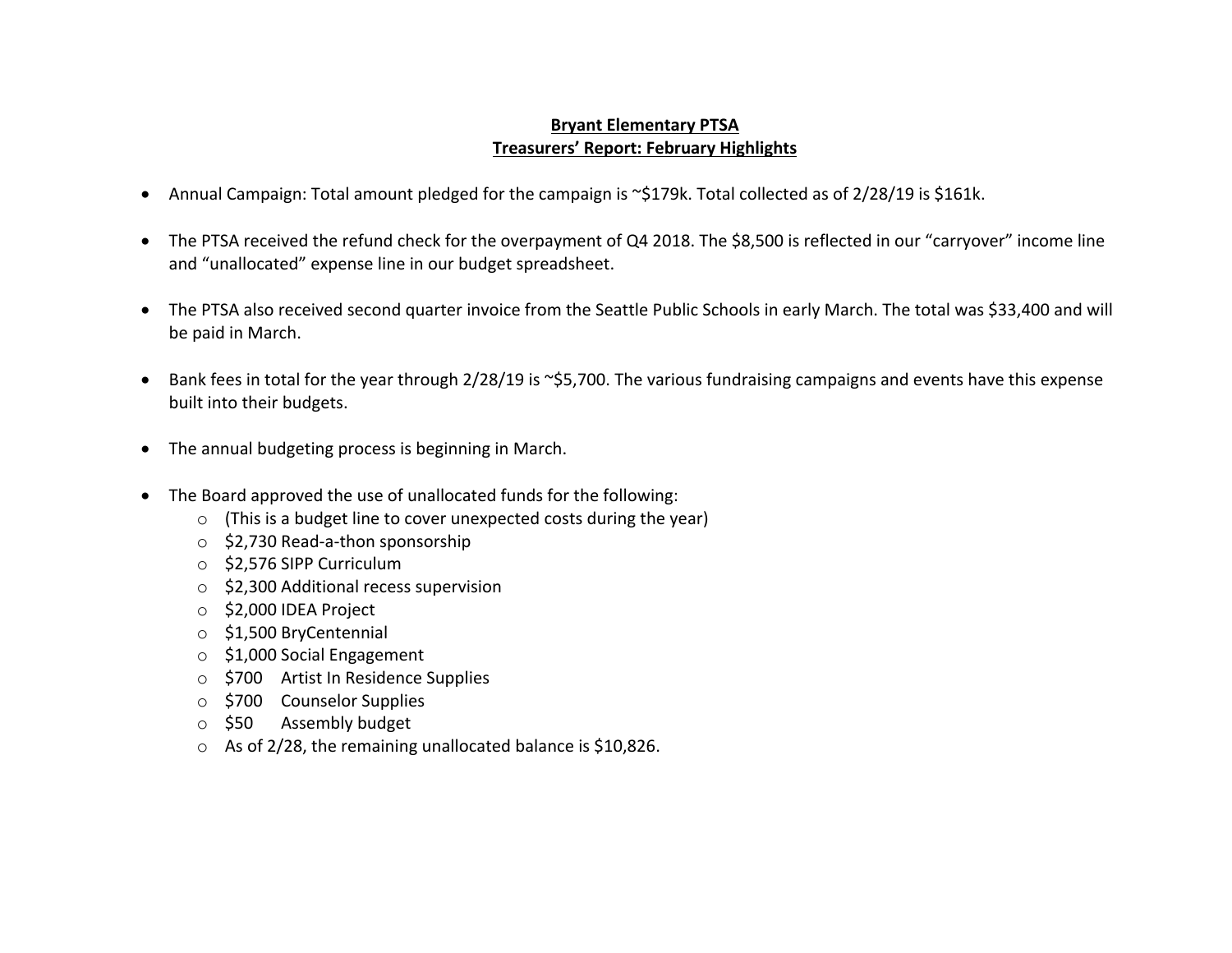## *Bryant Elementary PTSA Cash Schedule*

| Bank balances:                                                      |     | February 28 | January 31    |
|---------------------------------------------------------------------|-----|-------------|---------------|
| <b>Bank of America Checking</b>                                     | \$. | 435,984     | \$<br>446,984 |
| <b>Bank of America Savings</b>                                      |     | 12,126      | 12,126        |
| <b>Bank of America Sweep</b>                                        |     | 41,940      | 39,096        |
| Total Cash in Bank                                                  | \$  | 490,050     | \$<br>498,206 |
| Difference due to timing of uncleared items                         |     | (4,950)     | (3, 484)      |
| Per Quickbooks                                                      | \$  | 485,100     | \$<br>494,722 |
| Breakout of balances:                                               |     |             |               |
| 2018-2019 Estimated expenses remaining                              | \$  | 179,986     | \$<br>172,950 |
| (2018-2019 Cash still expected to receive - including PY carryover) |     | (54, 961)   | (49,356)      |
| 2019-2020 Funds raised                                              |     | 160,398     | 158,343       |
| Budget Reserve (1/3 of \$250k annual budget)                        |     | 82,500      | 82,500        |
| Reserve held for clubs & PTSA Dues pass through                     |     | 105,929     | 118,596       |
| Surplus                                                             |     | 11,249      | 11,689        |
|                                                                     |     | 485,100     | \$<br>494,722 |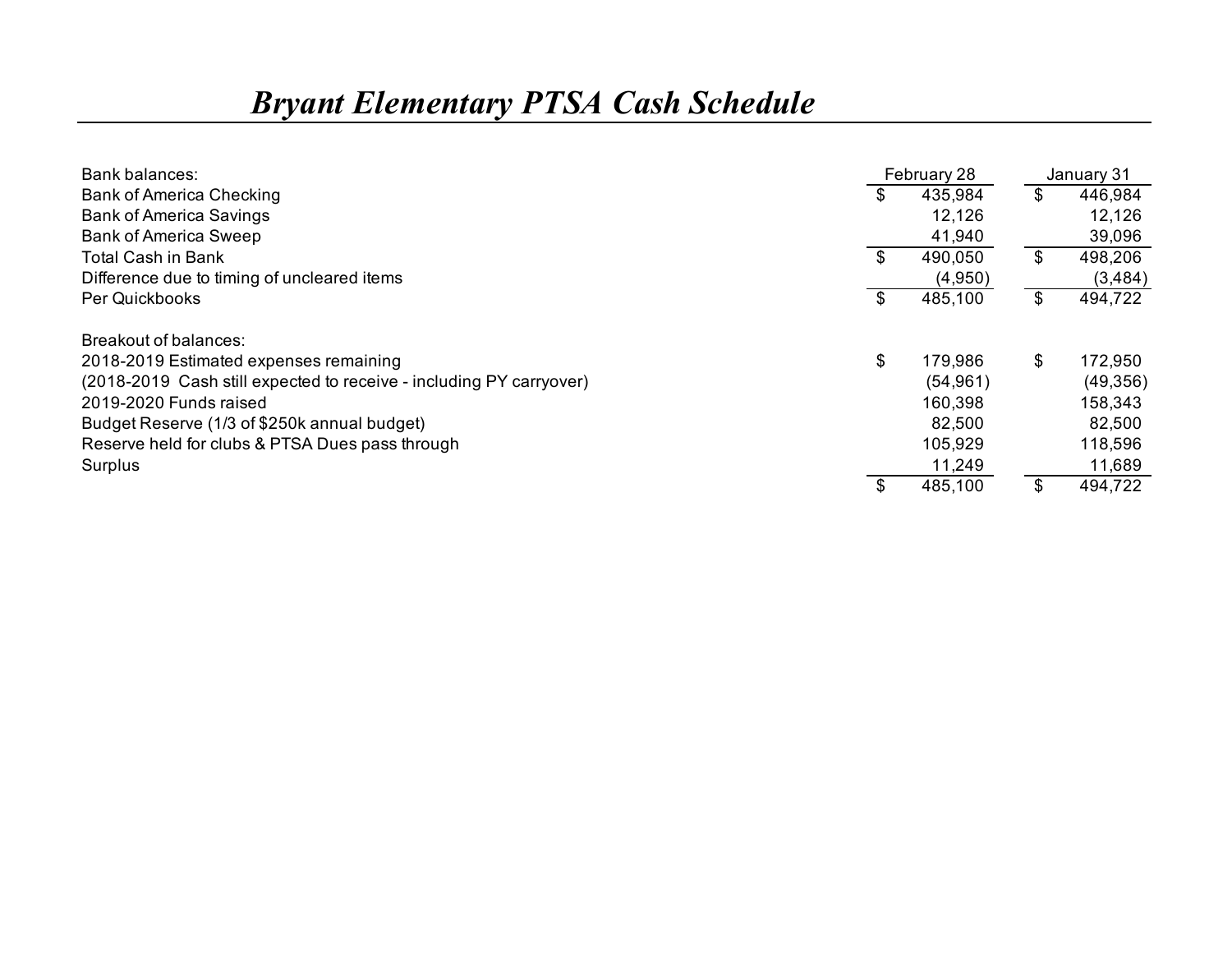| <b>Bryant Elementary PTSA</b>                                              | 18/19 Budget       |      | 18/19 Actual<br>(As of 2/28/19) |                | 17/18 Actual   | Notes 18/19 Budget                                                                                  |
|----------------------------------------------------------------------------|--------------------|------|---------------------------------|----------------|----------------|-----------------------------------------------------------------------------------------------------|
| <b>Sources of Cash</b>                                                     |                    |      |                                 |                |                |                                                                                                     |
| Direct Donations (Pledge Drive) (Net) \$                                   | 155,460 \$         |      | 155,460                         | \$             | 161,063        | Represents annual campaign from 17/18 school year                                                   |
| Surplus Funds: Bryant Blast(net)                                           | 12,000             |      | 12,000                          |                | 13,622         | Board approved to use surplus fund in current year. Amounts raised in CY will be used for next year |
| Surplus Funds: Auction                                                     | 20,000             |      | 20.000                          |                | 32,954         | Board approved to use surplus fund in current year. Amounts raised in CY will be used for next year |
| Instrumental Music Donations (restricted)                                  | 10,000             |      | 6,250                           |                | 7,900          | Increased donation to \$125/student and included a discount for uncollectible donations             |
| Scrip/Amazon/PCC (net)                                                     | 2,500              |      | 768                             |                | 2,589          |                                                                                                     |
| Income from school activities (net)                                        |                    |      | 18                              |                | 2,344          | Spirit wear. Credit card processing fees \$189.                                                     |
| Interest                                                                   | 150                |      | 112                             |                | 194            |                                                                                                     |
| Other Income (non-Scrip rebates, CFD and other donations)                  | 1,800              |      | 1,000                           |                | 1,460          | \$500 rebate from Dorian, \$500 donation from LASER, \$190 AmazonSmile                              |
| <b>School Supplies</b>                                                     | $\overline{a}$     |      | 986                             |                | $\blacksquare$ | \$4,000 donated in October. Credit Card Processing Fees \$810                                       |
| Carry over funds from previous year                                        | 58.139             |      | 8,494                           |                | 64.479         | Added \$8,494 in Feb which reflects refund from SPS for Q4 overpayment                              |
| <b>Sources of Cash</b>                                                     | \$<br>260,049 \$   |      | 205,088                         | $\mathfrak{s}$ | 286,605        |                                                                                                     |
| <b>Uses of Cash</b>                                                        |                    |      |                                 |                |                |                                                                                                     |
| <b>Arts and Culture</b>                                                    |                    |      |                                 |                |                |                                                                                                     |
| Art Enrichment - Classroom (Visual Arts, Ceramics, Drama, Art Supplies) \$ | 17,000             | -\$  |                                 | \$             | 19,991         |                                                                                                     |
| <b>AIR Supplies</b>                                                        | 700                |      | 449                             |                |                |                                                                                                     |
| Art Night                                                                  | 500                |      |                                 |                | 386            |                                                                                                     |
| Winterfest                                                                 | 50                 |      |                                 |                |                |                                                                                                     |
| Book It                                                                    | 725                |      |                                 |                | 607            |                                                                                                     |
| Art Docent Supplies                                                        | 1.175              |      | 223                             |                | 687            |                                                                                                     |
| <b>Reflections Art Exhibit</b>                                             | 150                |      |                                 |                |                |                                                                                                     |
|                                                                            | \$.<br>$20,300$ \$ |      | 672                             | -\$            | 21,671         |                                                                                                     |
| <b>Teacher Support</b>                                                     |                    |      |                                 |                |                |                                                                                                     |
| Classroom Supplies \$                                                      | 6,340 \$           |      | 6,340                           | \$             | 5,970          | 24 FTE + 3.5 PCP + 4.2 FTE (SPED, Library, Tech Lab, Reading Specialist)                            |
| Field trips, classroom materials & support                                 | 14,482             |      | 2,112                           |                | 9,124          | \$26 /student for estimate of 557                                                                   |
| PCP Sub- time to support teacher assessment of students                    | 1,575              |      |                                 |                | $\overline{a}$ | 3.5 PCP x 2 days each.                                                                              |
| Sub-time to support teacher assessment of students                         | 10,800             |      | 5,115                           |                | 14,950         | Sub-time support is 2.0 days for 24 FTE at \$225/day                                                |
| Assemblies                                                                 | 400                |      | 400                             |                | 90             |                                                                                                     |
|                                                                            | 33,597 \$<br>\$.   |      | 13,967                          | $\mathbf{\$}$  | 30.134         |                                                                                                     |
| <b>Tutoring and Academic Support</b>                                       |                    |      |                                 |                |                |                                                                                                     |
| Community Volunteer Coordinator \$                                         | 13,357 \$          |      | 3,296                           | \$             | 13,357         | 19 hrs*\$19/hour*37weeks, SPS contract                                                              |
| Community Volunteer Personal Service Contract                              | 3,840              |      |                                 |                | 3,840          | Extra hours after contract is maxed out, 240 hours at \$16/hr                                       |
| Instructional Support (Reading Specialist)                                 | 42,993             |      | 10,606                          |                | 38,281         | SPS Contract, .4 FTE, Letter of Intent signed                                                       |
| Tutoring/Academic Support                                                  | 20,000             |      | 3,234                           |                | 17,496         | 19 hrs and 17 hrs per week, 37 weeks at \$17.04/hr (17/18: 1,425 hours at \$15/hr)                  |
| SIPPS Curriculum                                                           | 2,576              |      | 2,576                           |                |                | Approved purchase of CCC SIPPS curriculum at December mtg                                           |
| Classroom Software                                                         | 5,000              |      | 3,158                           |                | 4,646          | Learning A-Z (incl Raz Kids) and Splash Math                                                        |
|                                                                            | \$<br>87,766 \$    |      | 22,870                          | $\mathbb{S}$   | 77,620         |                                                                                                     |
|                                                                            |                    |      |                                 |                |                |                                                                                                     |
| Technology                                                                 |                    |      |                                 |                |                |                                                                                                     |
| Lab tech manager $$$                                                       | 21.681 \$          |      | 6,238                           | \$             | 19.607         | SPS Contract, .35 FTE, Letter of Intent signed                                                      |
| Other tech equip/services                                                  | 400                |      |                                 |                | 519            |                                                                                                     |
|                                                                            | 22,081<br>\$       | - \$ | 6.238                           | $\mathbb{S}$   | 20,126         |                                                                                                     |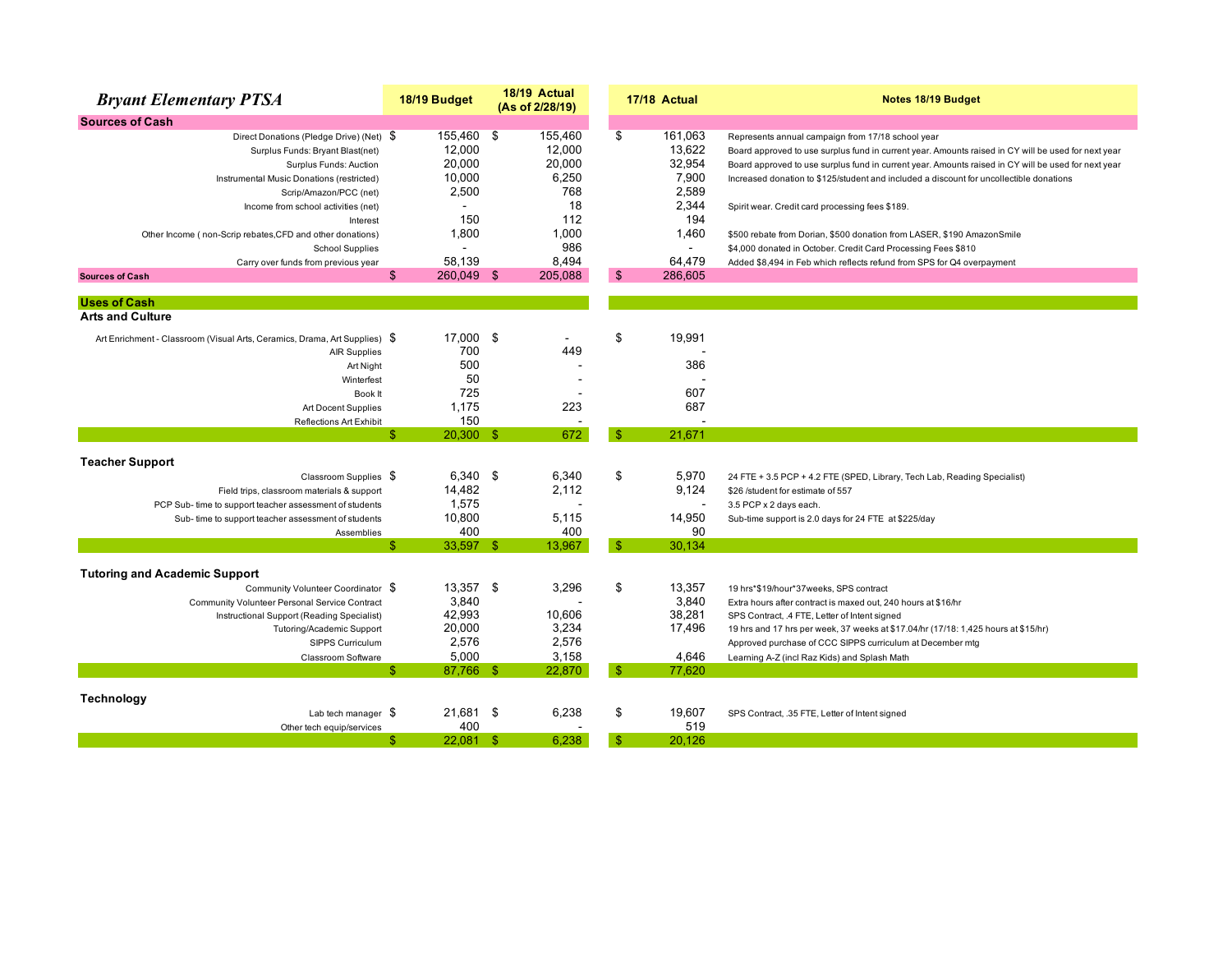|                            | <b>Bryant Elementary PTSA</b>                                        |    | 18/19 Budget  | 18/19 Actual<br>(As of 2/28/19) |               | 17/18 Actual    | Notes 18/19 Budget                                              |
|----------------------------|----------------------------------------------------------------------|----|---------------|---------------------------------|---------------|-----------------|-----------------------------------------------------------------|
| <b>Music Programs</b>      |                                                                      |    |               |                                 |               |                 |                                                                 |
|                            | Instrumental Music instruction $(r.f.)$ \$<br>Instrument Maintenance |    | 17,593<br>200 | \$<br>4,296                     | \$            | 15,646<br>1,315 | SPS Contract, .2 FTE, Letter of Intent signed                   |
|                            | <b>Music Supplies</b>                                                |    | 400           |                                 |               |                 |                                                                 |
|                            | Recorder Program (LinkUp)                                            |    | 2,100         | 513                             |               | 402             | \$917 through 2/28, used \$400 carryover first.                 |
|                            |                                                                      | S  | $20,293$ \$   | 4,810                           | -5            | 17,363          |                                                                 |
|                            |                                                                      |    |               |                                 |               |                 |                                                                 |
| Library                    |                                                                      |    |               |                                 |               |                 |                                                                 |
|                            | Library Materials \$                                                 |    | $3,400$ \$    | 3,393                           | \$            | 3,475           |                                                                 |
|                            | Read-A-Thon Sponsorship                                              |    | 2,730         | 2,730                           |               |                 |                                                                 |
|                            | Encyclopedia Britannica                                              |    | 100           |                                 |               | 655<br>104      | Covered by SPS FY18/19                                          |
|                            | Summer Reading Program                                               |    | 200           |                                 |               | 182             |                                                                 |
|                            | Writers Celebration<br>Writers BBQ                                   |    | 150           |                                 |               | 189             |                                                                 |
|                            | Global Reading Challenge                                             |    | 175           |                                 |               | 56              |                                                                 |
|                            |                                                                      | \$ | $6,755$ \$    | 6,123                           | \$            | 4,661           |                                                                 |
|                            |                                                                      |    |               |                                 |               |                 |                                                                 |
| <b>Science and Math</b>    |                                                                      |    |               |                                 |               |                 |                                                                 |
|                            | Science Fair Coordination \$                                         |    | $1,500$ \$    | $\sim$                          | \$            | 1,500           | Coodinator \$1k, Ann Marie \$500. Confirmed.                    |
|                            | Science Fair Background Checks                                       |    | 300           | 338                             |               | 100             |                                                                 |
|                            | Science Fair Supplies                                                |    | 600           |                                 |               | 540             |                                                                 |
|                            | 4th grade math club                                                  |    | ÷             | $\overline{\phantom{a}}$        |               |                 |                                                                 |
|                            | Salmon in Schools Friends of the Fishery Donation                    |    | 100           | $\overline{a}$                  |               |                 |                                                                 |
|                            | Garden Shed                                                          |    |               |                                 |               |                 | Approved spending in 17/18, purchase likely to happen in 18/19. |
|                            | Learning Landscapes/Garden Buddies                                   |    | 400           | 155                             |               | 80              |                                                                 |
|                            | 5th grade Enviromental Camp                                          |    | 7,000         | 7,000                           |               | 7,000           |                                                                 |
|                            |                                                                      | Я  | $9,900$ \$    | 7,493                           | -SS           | 9,220           |                                                                 |
|                            |                                                                      |    |               |                                 |               |                 |                                                                 |
| <b>Healthy Bodies</b>      |                                                                      |    |               |                                 |               |                 |                                                                 |
|                            | Physical Education Supplies \$                                       |    | 500 \$<br>700 | $\sim$<br>700                   | \$<br>\$      | 524<br>$\omega$ |                                                                 |
|                            | <b>Counselor Supplies</b><br>Patrol Equipment & Recognition          |    | 150           |                                 |               | 93              |                                                                 |
|                            | Recess Playground Supervision                                        |    | 22,790        | 5,583                           |               | 18,218          | 32.5 hrs/week at \$17.04/hr. Added 4 hrs/wk at Sept mtg         |
|                            | CPR training                                                         |    | 400           | 200                             |               | 800             |                                                                 |
|                            |                                                                      |    | 500           |                                 |               |                 |                                                                 |
|                            | <b>Emergency Preparedness</b><br>Field Day                           |    | 300           |                                 |               | 398             |                                                                 |
|                            | Nursing/OTPT/SLP                                                     |    | 150           |                                 |               | 21              |                                                                 |
|                            |                                                                      | \$ | 25,490 \$     | 6,483                           | $\frac{1}{2}$ | 20,054          |                                                                 |
|                            |                                                                      |    |               |                                 |               |                 |                                                                 |
| <b>World and Community</b> |                                                                      |    |               |                                 |               |                 |                                                                 |
|                            | Family Aid Support \$                                                |    | 3,000         | \$<br>2,791                     | \$            | 2,985           |                                                                 |
|                            | Grade Level Community Building Grants                                |    | 3,000         |                                 |               | 2,361           |                                                                 |
|                            | Social Engagement                                                    |    | 1,000         |                                 |               |                 |                                                                 |
|                            | Legislative Advocacy                                                 |    | 500           |                                 |               | 93              |                                                                 |
|                            | <b>Bryant Forums</b>                                                 |    | 1,500         | 450                             |               | 1,475           |                                                                 |
|                            | Movie Licence                                                        |    | 393           | 393                             |               |                 |                                                                 |
|                            | <b>IDEA Project</b>                                                  |    | 2,000         | $\overline{\phantom{a}}$        |               |                 |                                                                 |
|                            | BryCentennial                                                        |    | 1,500         | 1,677                           |               |                 |                                                                 |
|                            | Laser Pizza for Bryant Forums                                        |    |               |                                 |               |                 |                                                                 |
|                            |                                                                      | £. | $12,893$ \$   | 5,311                           | \$.           | 6,914           |                                                                 |
|                            |                                                                      |    |               |                                 |               |                 |                                                                 |
|                            |                                                                      |    |               |                                 |               |                 |                                                                 |
| Volunteerism               |                                                                      |    |               |                                 |               |                 |                                                                 |
|                            | Volunteer Recognition \$                                             |    | 350           | \$                              | \$            | 400             |                                                                 |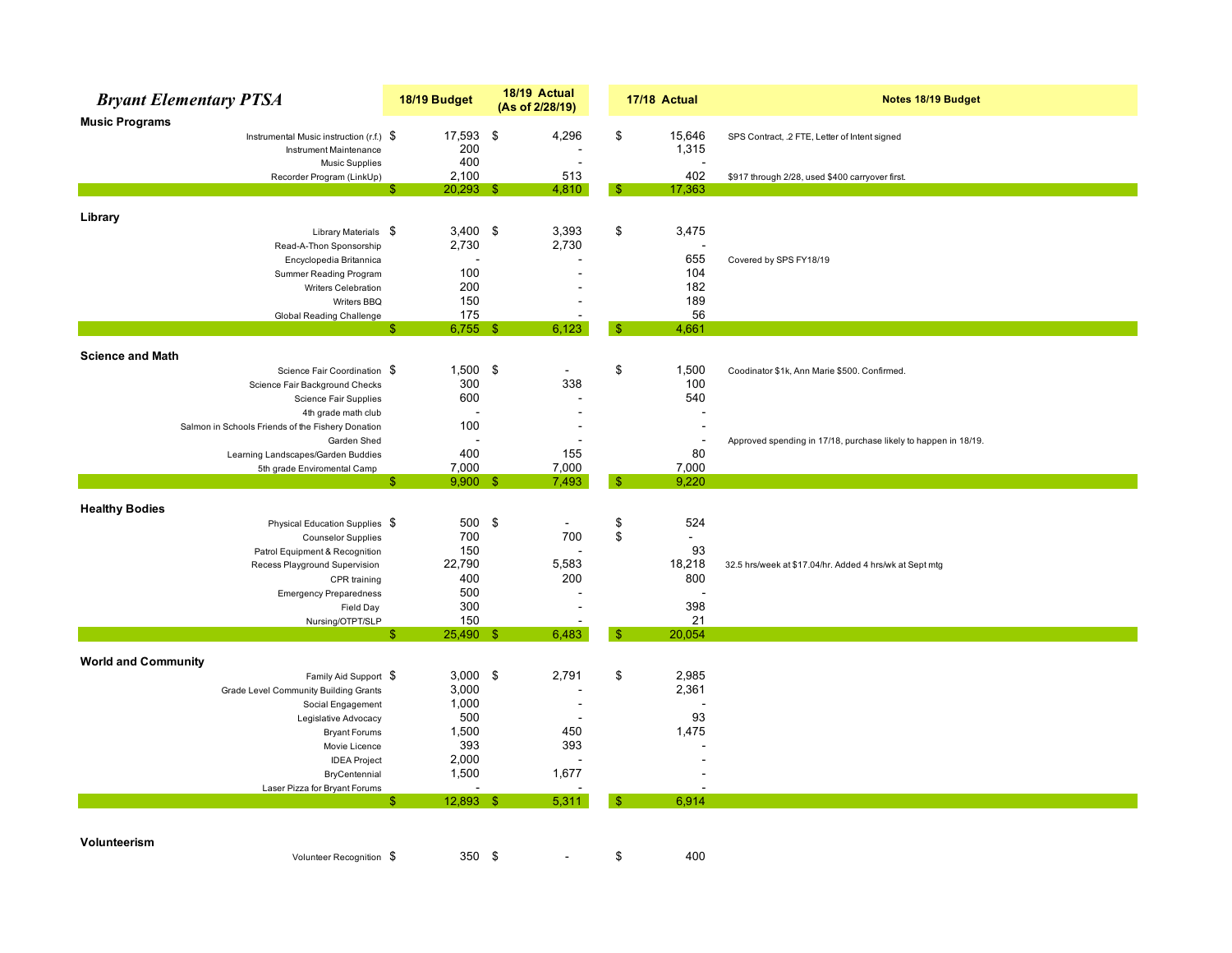| <b>Bryant Elementary PTSA</b>                            |                | 18/19 Budget             | 18/19 Actual<br>(As of 2/28/19) |                 | 17/18 Actual             | Notes 18/19 Budget                                                          |
|----------------------------------------------------------|----------------|--------------------------|---------------------------------|-----------------|--------------------------|-----------------------------------------------------------------------------|
| Departing Teacher/Staff Recognition                      |                | 150                      |                                 |                 | 144                      |                                                                             |
|                                                          | \$             | $500$ \$                 |                                 | \$.             | 544                      |                                                                             |
|                                                          |                |                          |                                 |                 |                          |                                                                             |
|                                                          |                |                          |                                 |                 |                          |                                                                             |
| <b>Information and Communication</b>                     |                |                          |                                 |                 |                          |                                                                             |
| Constant Contact Subscription \$                         |                | 450 \$                   |                                 | \$              |                          |                                                                             |
| School Phone Book                                        |                | 350                      |                                 |                 |                          |                                                                             |
|                                                          | $\mathfrak{S}$ | 800 \$                   |                                 | $\mathbb{S}$    | $\blacksquare$           |                                                                             |
|                                                          |                |                          |                                 |                 |                          |                                                                             |
| <b>PTSA Business Expenses</b>                            |                |                          |                                 |                 |                          |                                                                             |
| Licenses & Registrations $$$                             |                | 700 \$                   | 175                             | \$              | 472                      | Gambling, City of Seattle                                                   |
| Insurance                                                |                | 1,140                    | 1,160                           |                 | 1,140                    |                                                                             |
| Office Supplies/Po Box                                   |                | 200                      | 74                              |                 | 172                      |                                                                             |
| Software /QB/Website                                     |                | 500                      |                                 |                 | 473                      |                                                                             |
| Bank Fees/NSF Charges/Credit card                        |                | 800                      | 24                              |                 | 401                      | Include credit card fees in the total fundraising amount for each activity. |
| Postage                                                  |                | 50                       |                                 |                 | 166                      |                                                                             |
| Accounting services                                      |                | 800                      | 910                             |                 | 780                      | Tax return and 1099 filing                                                  |
| <b>Check Supply</b>                                      |                | 50                       |                                 |                 | 33                       |                                                                             |
| Credit card software                                     |                | 708                      | 177                             |                 | 1,198                    | GivingFuel \$59/month, reimburse Sara F                                     |
|                                                          | \$             | $4,948$ \$               | 2,520                           | $\mathsf{\$}$   | 4,835                    |                                                                             |
|                                                          |                |                          |                                 |                 |                          |                                                                             |
| Fin. Support & Discretionary Funds                       |                |                          |                                 |                 |                          |                                                                             |
| PTSA Discretionary Fund \$                               |                | $250$ \$                 |                                 | \$              | $\overline{\phantom{a}}$ |                                                                             |
| PTSA staff appreciation                                  |                | 500                      | 427                             |                 | 323                      |                                                                             |
| Supplies for Bryant (paper)                              |                |                          |                                 |                 | 1,494                    |                                                                             |
| Prior year expenses paid for in current year             |                | 3,150                    | 3,150                           |                 |                          |                                                                             |
| Unallocated                                              |                | 10,826                   |                                 |                 | $\overline{\phantom{a}}$ | Increased SPS refund check from the school district (\$8,494)               |
|                                                          | \$             | 14,726 \$                | 3,576                           | $\mathsf{\$}$   | 1,817                    |                                                                             |
|                                                          |                |                          |                                 |                 |                          |                                                                             |
| TOTAL BUDGETED EXPENSE \$                                |                | 260,049 \$               | 80,063                          | \$              | 214,960                  |                                                                             |
|                                                          |                |                          |                                 |                 |                          |                                                                             |
|                                                          |                |                          |                                 |                 |                          |                                                                             |
|                                                          |                |                          |                                 |                 |                          |                                                                             |
| Expenses \$                                              | Income \$      | 260,049 \$               | 205,088                         | \$              | 286,605                  |                                                                             |
|                                                          |                | 260,049                  | \$<br>80,063                    |                 | 214,960                  |                                                                             |
|                                                          | $Net \quad$    | $\overline{\phantom{a}}$ | \$<br>125,025                   | $\frac{\$}{\$}$ | 71,645                   |                                                                             |
| SET ASIDE FOR (USE FROM) PTSA REQUIRED BUDGET RESERVE \$ |                |                          | \$                              | \$              | 22,000                   |                                                                             |